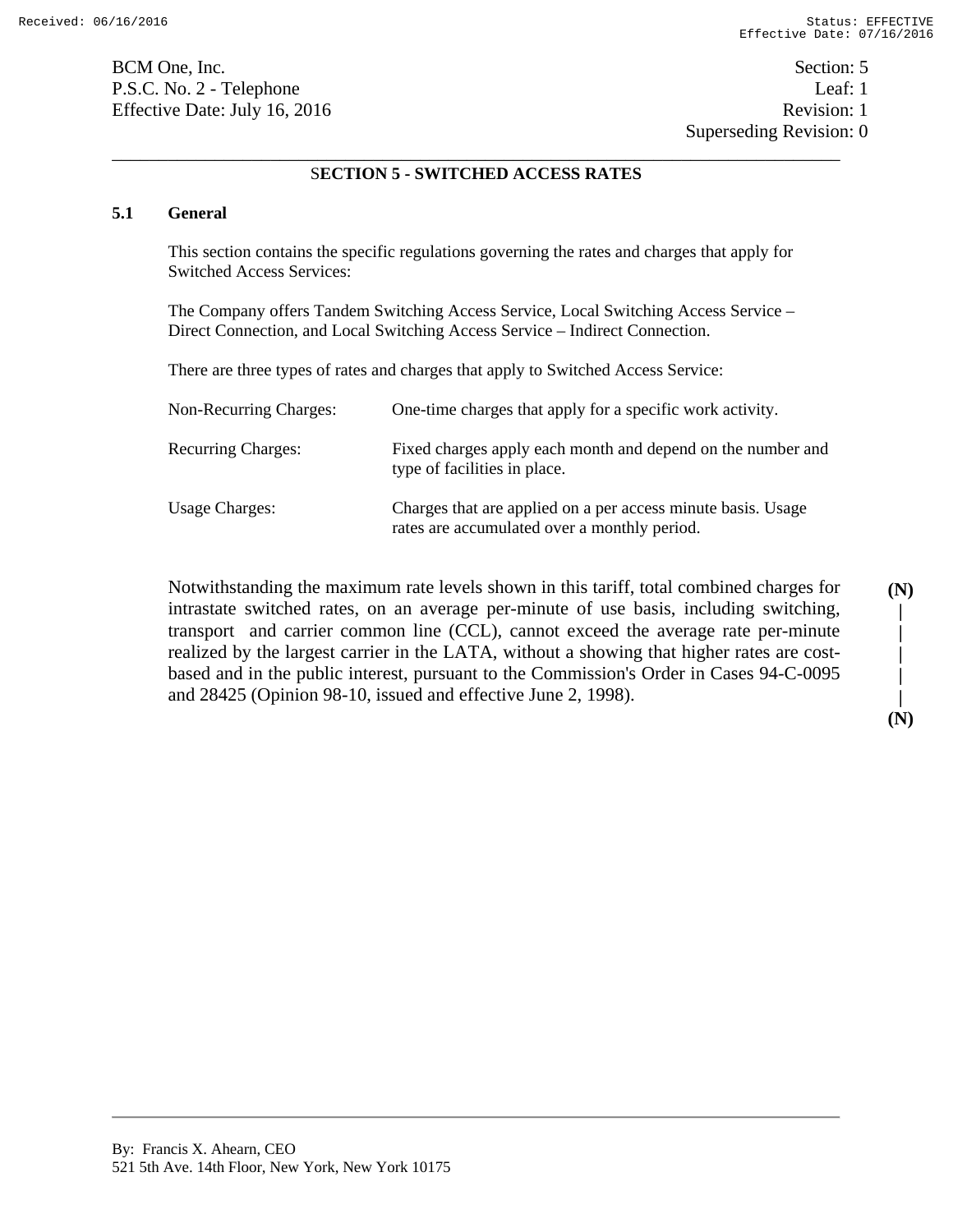BCM One, Inc. Section: 5 P.S.C. No. 2 - Telephone Leaf: 2 Initial Effective Date: June 18, 2016 **Revision: 0** Revision: 0

## **SECTION 5 - SWITCHED ACCESS RATES, (Cont'd.)**

### **5.2 Rate Categories**

5.2.1 Tandem Switching Access Service (Originating and Terminating)

Tandem Switching is an access service providing transmission and tandem switching between the Customer designated premises and the Company switch(es) where the Customer's traffic is switched from or to an entity other than an End User for purposes of originating or terminating the Customer's communications. The Tandem Switching Access Service composite rate is comprised of the following rate elements: tandem switching charges, tandem termination charges, and tandem facility mileage charges.

5.2.2 Local Switching Access Service - Direct Connection (Originating and Terminating)

Local Switching Access Service - Direct Connection is an access service providing the Customer connections to and use of end office switching equipment for the origination or termination of the Customer's communications to the Company's End Users. The Local Switching Access Service - Direct Connection rate consists of end office switching charges and may also include a DS3 trunk port charge. With Direct Connection, Customer is responsible for ordering or providing the DS3 facility to the Company's point of presence in the access tandem serving area. The DS3 trunk port charge applies on an Individual Case Basis when the Customer is not collocated with the Company's switch. The rate will not exceed that of the competing ILEC rate for the same function.

5.2.3 Local Switching Access Service - Indirect Connection (Originating and Terminating)

Local Switching Access Service - Indirect Connection is an access service providing the Customer use of and office switching equipment for the origination or termination of the Customer's communications to the Company's End Users as well as transport to or from the Customer's tandem provider. The Local Switching Access Service – Indirect Connection composite rate is comprised of the following rate elements: end office switching charges, tandem termination charges, and tandem facility mileage charges.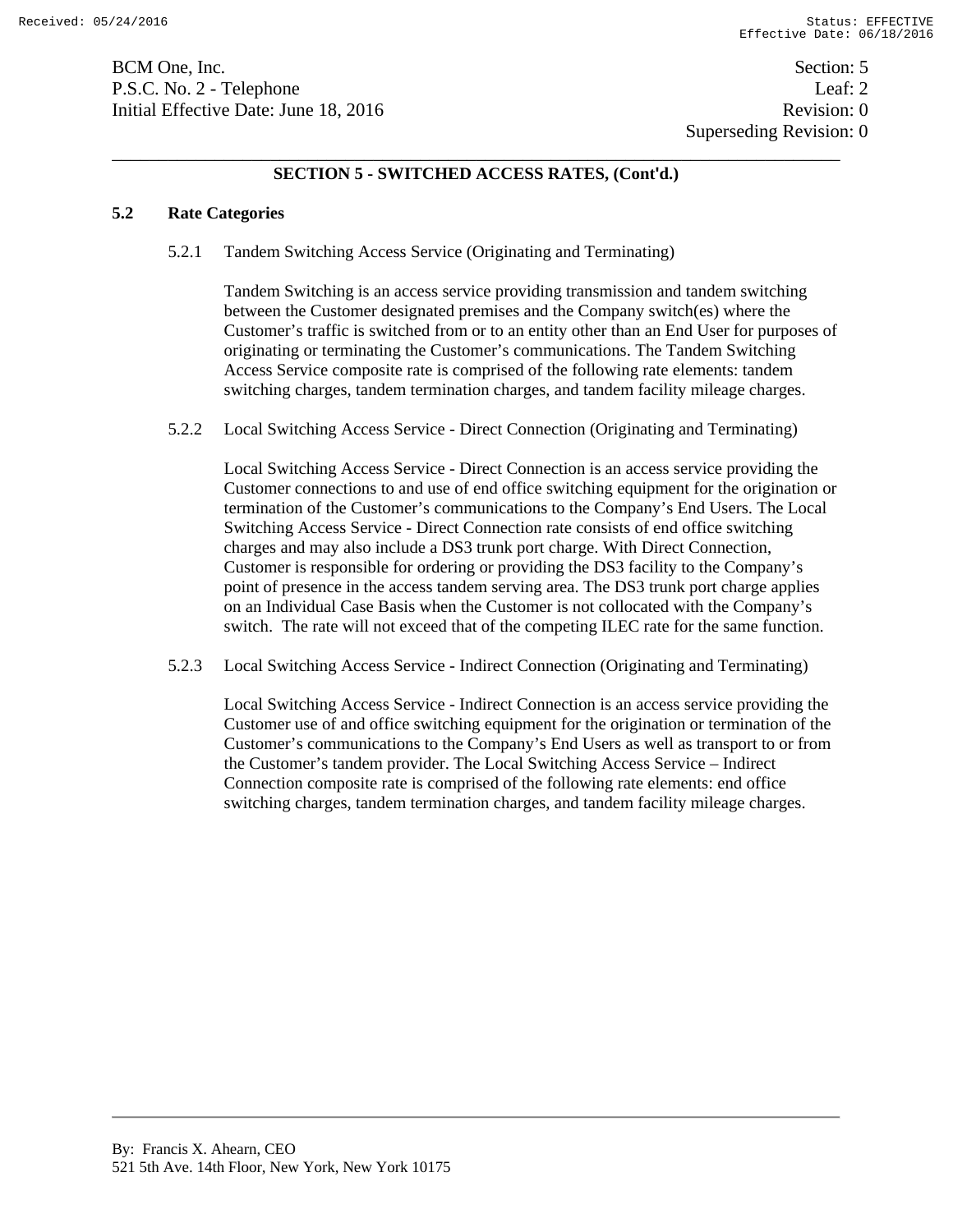BCM One, Inc. Section: 5 P.S.C. No. 2 - Telephone Leaf: 3 Initial Effective Date: June 18, 2016 Revision: 0

 Superseding Revision: 0 \_\_\_\_\_\_\_\_\_\_\_\_\_\_\_\_\_\_\_\_\_\_\_\_\_\_\_\_\_\_\_\_\_\_\_\_\_\_\_\_\_\_\_\_\_\_\_\_\_\_\_\_\_\_\_\_\_\_\_\_\_\_\_\_\_\_\_\_\_\_\_\_\_\_\_\_\_\_

### **SECTION 5 - SWITCHED ACCESS RATES, (Cont'd.)**

#### **5.2 Rate Categories, (Cont'd.)**

#### 5.2.4 Toll-Free 8YY Data Base Query

The Toll-Free 8YY Switched Access Service is an originating access service in which the Company delivers Toll Free calls to Customers. Rate elements apply as set forth in Section 5.4.5.

#### 5.2.5 Optional Features

Other optional features may be available on an Individual Case Basis (ICB).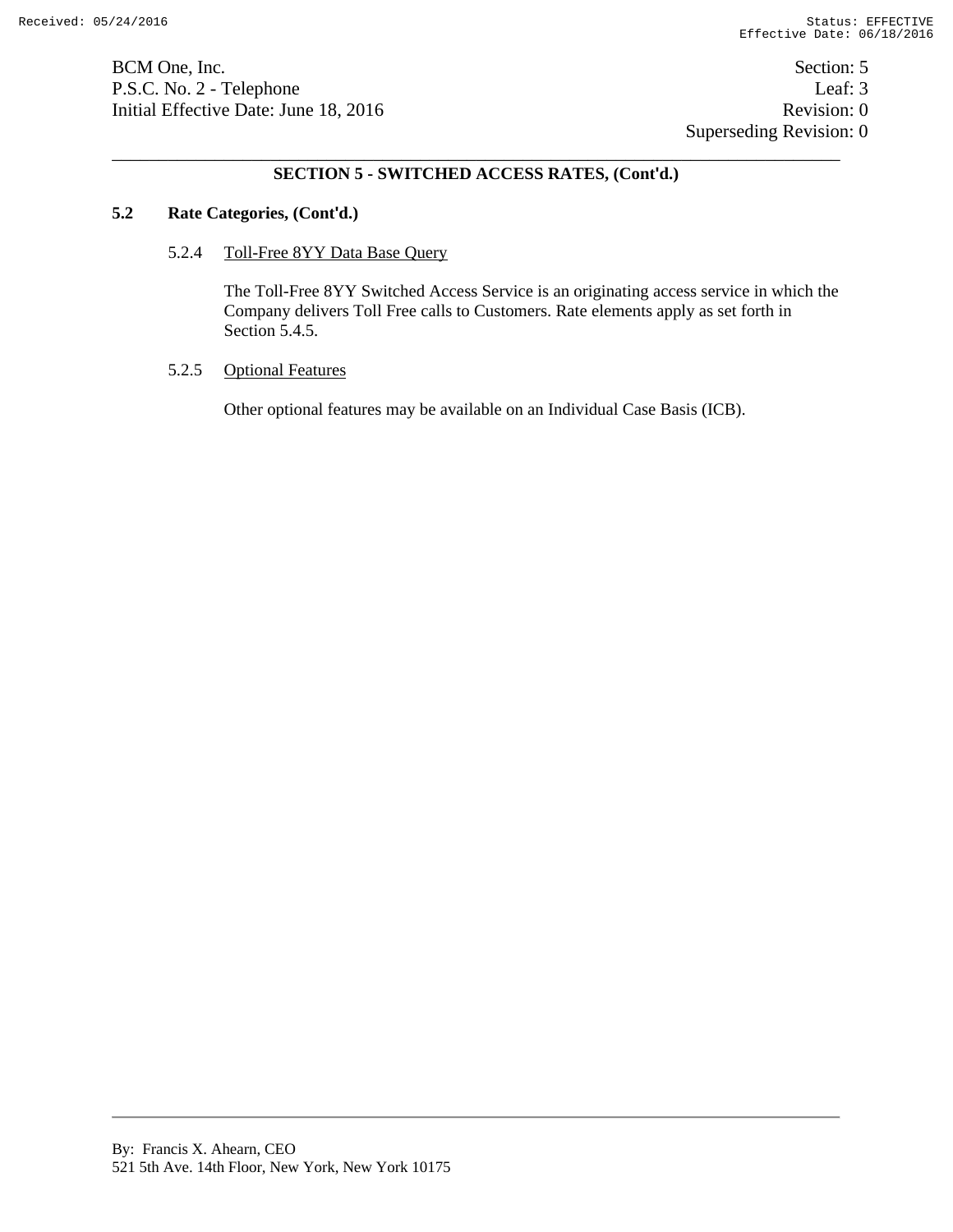Superseding Revision: 0 \_\_\_\_\_\_\_\_\_\_\_\_\_\_\_\_\_\_\_\_\_\_\_\_\_\_\_\_\_\_\_\_\_\_\_\_\_\_\_\_\_\_\_\_\_\_\_\_\_\_\_\_\_\_\_\_\_\_\_\_\_\_\_\_\_\_\_\_\_\_\_\_\_\_\_\_\_\_

## **SECTION 5 - SWITCHED ACCESS RATES, (Cont'd.)**

### **5.3 Billing of Access Minutes**

When recording originating calls over FG Access with multi-frequency address signaling, usage measurement begins when the first wink supervisory signal is forwarded from the Customer's facilities. The measurement of originating call usage over FG Access ends when the originating FG Access entry switch receives disconnect supervision from either the originating End User's or other user's Local Switching Center - (indicating that the originating End User has disconnected), or the Customer's facilities, whichever is recognized first by the entry switch.

For terminating calls over FG Access with multi-frequency address signaling, the measurement of access minutes begins when a seizure signal is received from the Carrier's trunk group at the Point of Presence within the LATA. The measurement of terminating call usage over FG Access ends when a disconnect signal is received, indicating that either the originating or terminating user has disconnected.

When recording originating calls over FG Access with SS7 signaling, usage measurement begins with the transmission of the initial address message by the switch for direct trunk groups and with the receipt of an exit message by the switch for tandem trunk groups. The measurement of originating FG Access usage ends when the entry switch receives or sends a release message, whichever occurs first.

For terminating calls over FG Access with SS7 signaling, the measurement of access minutes begins when the terminating recording switch receives the initial address message from the terminating End User. On directly routed trunk groups or on tandem routed trunk groups, the Company switch receives the initial address message and sends the indication to the Customer in the form of an answer message. The measurement of terminating FG Access call usage ends when the entry switch receives or sends a release message, whichever occurs first.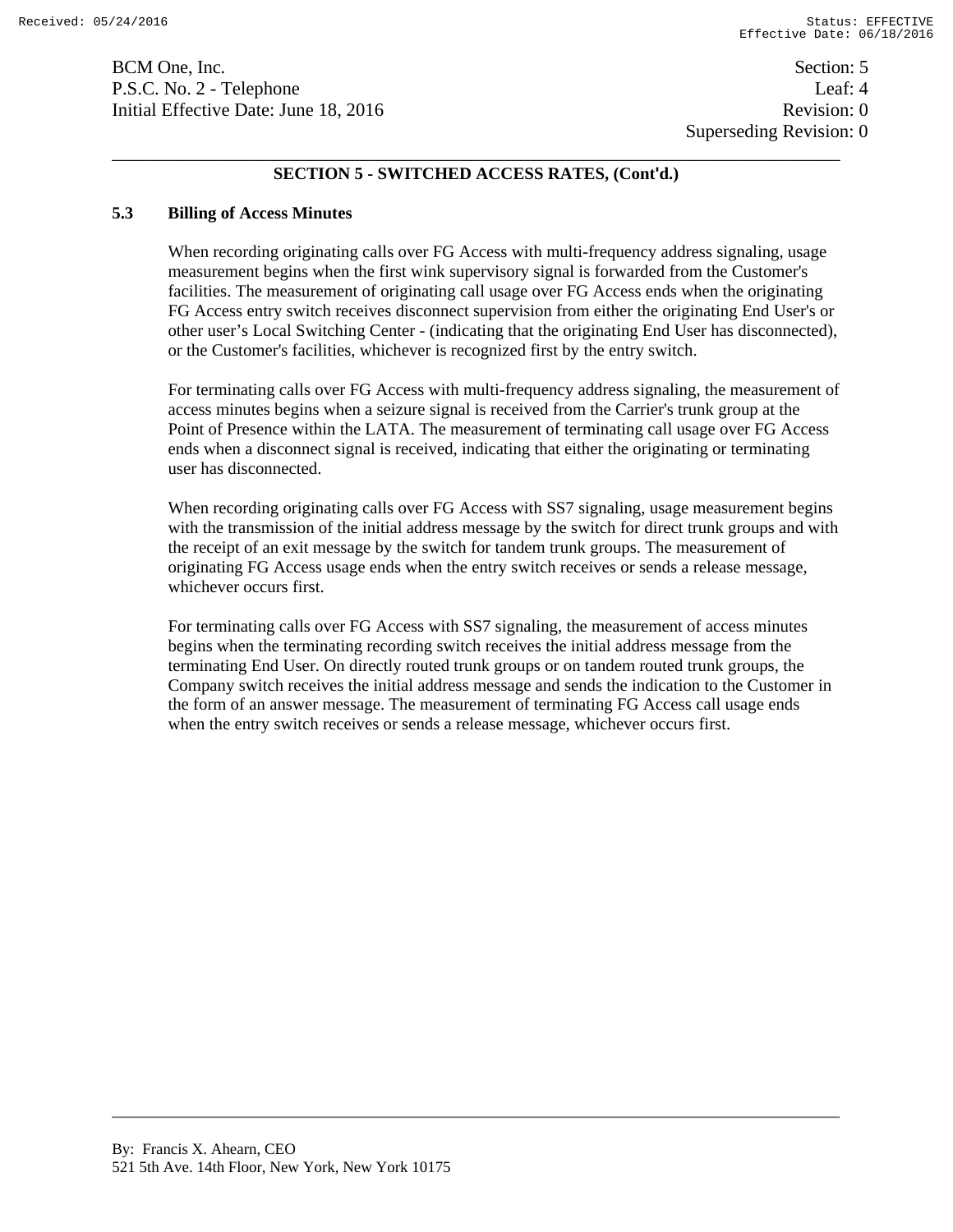**(C)** 

**(D)** 

# COMPETITIVE ACCESS PROVIDER SERVICES TARIFF

#### **SECTION 5 - SWITCHED ACCESS RATES, (Cont'd.)**

### **5.4 Switched Access Rates**

| 5.4.1 Blended Carrier Switched Access |  |
|---------------------------------------|--|
|                                       |  |

| A. | <b>Direct Routed</b>                               |                       |                |
|----|----------------------------------------------------|-----------------------|----------------|
|    | Originating, per minute<br>Terminating, per minute | \$0.0024060<br>$\ast$ |                |
| В. | <b>Tandem Routed</b>                               |                       |                |
|    | Originating, per minute<br>Terminating, per minute | \$0.0056920<br>$\ast$ | $(\mathbf{C})$ |

5.4.2 Reserved For Future Use

\*The Company's intrastate access Terminating, per minute rates, including Blended Carrier Switched Access, reflect its interstate terminating rates referenced in its **F.C.C. Tariff No. 1, Access Services. (N) (N) (N)**